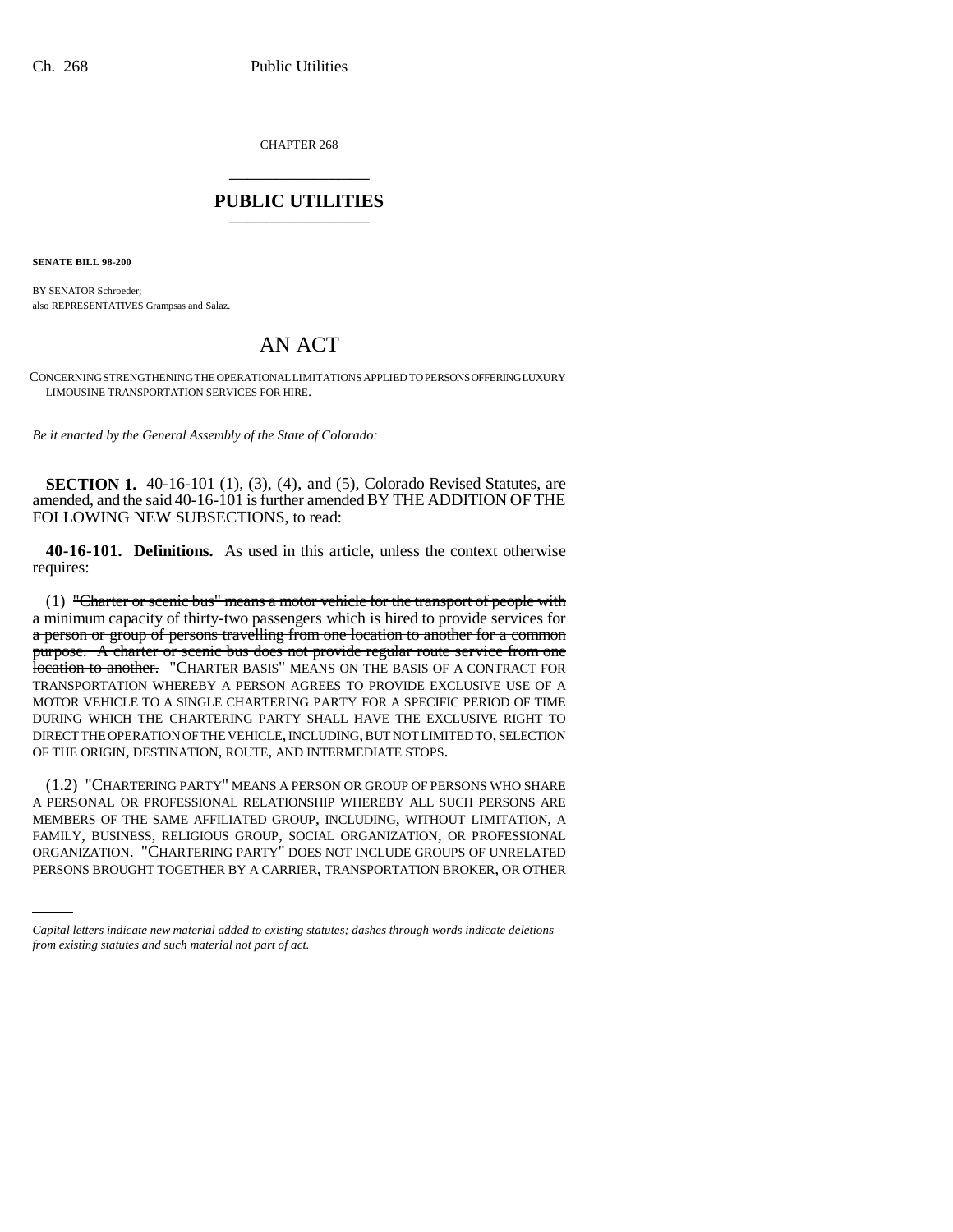THIRD PARTY.

 (1.3) "CHARTER OR SCENIC BUS" MEANS A MOTOR VEHICLE FOR THE TRANSPORT OF PEOPLE, ON A CHARTER BASIS, WITH A MINIMUM CAPACITY OF THIRTY-TWO PASSENGERS THAT IS HIRED TO PROVIDE SERVICES FOR A PERSON OR GROUP OF PERSONS TRAVELING FROM ONE LOCATION TO ANOTHER FOR A COMMON PURPOSE. A CHARTER OR SCENIC BUS DOES NOT PROVIDE REGULAR ROUTE SERVICE FROM ONE LOCATION TO ANOTHER.

(1.7) "COMMERCIAL LOCATION" MEANS A PLACE WHERE GOODS OR SERVICES ARE BOUGHT, SOLD, OR EXCHANGED.

(3) (a) "Luxury limousine" means a CHAUFFEUR-DRIVEN, luxury motor-driven passenger automobile MOTOR VEHICLE WITH A REAR SEATING CAPACITY OF THREE OR MORE, for hire on a PREARRANGED, charter basis to transport passengers which IN LUXURY LIMOUSINE SERVICE, THAT:

(I) IS NOT IDENTIFIED BY EXTERIOR SIGNS OR GRAPHICS OTHER THAN LICENSE PLATES;

(II) IS NOT EQUIPPED WITH A TAXICAB METER OR OTHER DEVICE FOR MEASURING TIME OR MILEAGE OTHER THAN A FACTORY-INSTALLED ODOMETER;

(III) Offers luxury features which THAT shall include, but need not be limited to, television, telephone, and beverages If the commission questions whether a specific vehicle is a luxury limousine, it may determine if such vehicle is a luxury limousine when application is made for vehicle identification as required by section 40-2-110.5. "Luxury limousine" does not include a taxicab. AS SPECIFIED BY RULES OF THE COMMISSION; AND

(IV) IN ADDITION, QUALIFIES FOR INCLUSION IN ONE OF THE FOLLOWING CATEGORIES:

(A) STRETCHED LIMOUSINE, WHICH IS A MOTOR VEHICLE, ORIGINALLY DESIGNED AS A LUXURY MOTOR-DRIVEN PASSENGER VEHICLE, WHOSE WHEELBASE HAS BEEN LENGTHENED BEYOND THE MANUFACTURER'S ORIGINAL SPECIFICATIONS, WHETHER AT THE MANUFACTURER'S FACTORY OR OTHERWISE, AND THAT MEETS APPLICABLE STANDARDS OF THE FEDERAL DEPARTMENT OF TRANSPORTATION.

(B) EXECUTIVE SEDAN, WHICH IS A FULL-SIZE, FOUR-DOOR, LUXURY SEDAN OR SPORTS UTILITY VEHICLE WITH A SEATING CAPACITY OF AT LEAST FIVE, NOT INCLUDING THE DRIVER, THAT HAS NOT BEEN ALTERED FROM THE MANUFACTURER'S ORIGINAL SPECIFICATIONS.

(C) EXECUTIVE VAN, WHICH IS A VAN WITH A REAR SEATING CAPACITY OF SEVEN OR MORE THAT MAY BE OF STANDARD MANUFACTURER'S SPECIFICATIONS, BUT MAY HAVE BEEN ALTERED FROM THE MANUFACTURER'S ORIGINAL SPECIFICATIONS, AND THAT MEETS APPLICABLE STANDARDS OF THE FEDERAL DEPARTMENT OF TRANSPORTATION.

(D) LUXURY VEHICLE, WHICH IS A LUXURY MOTOR VEHICLE WITH A SEATING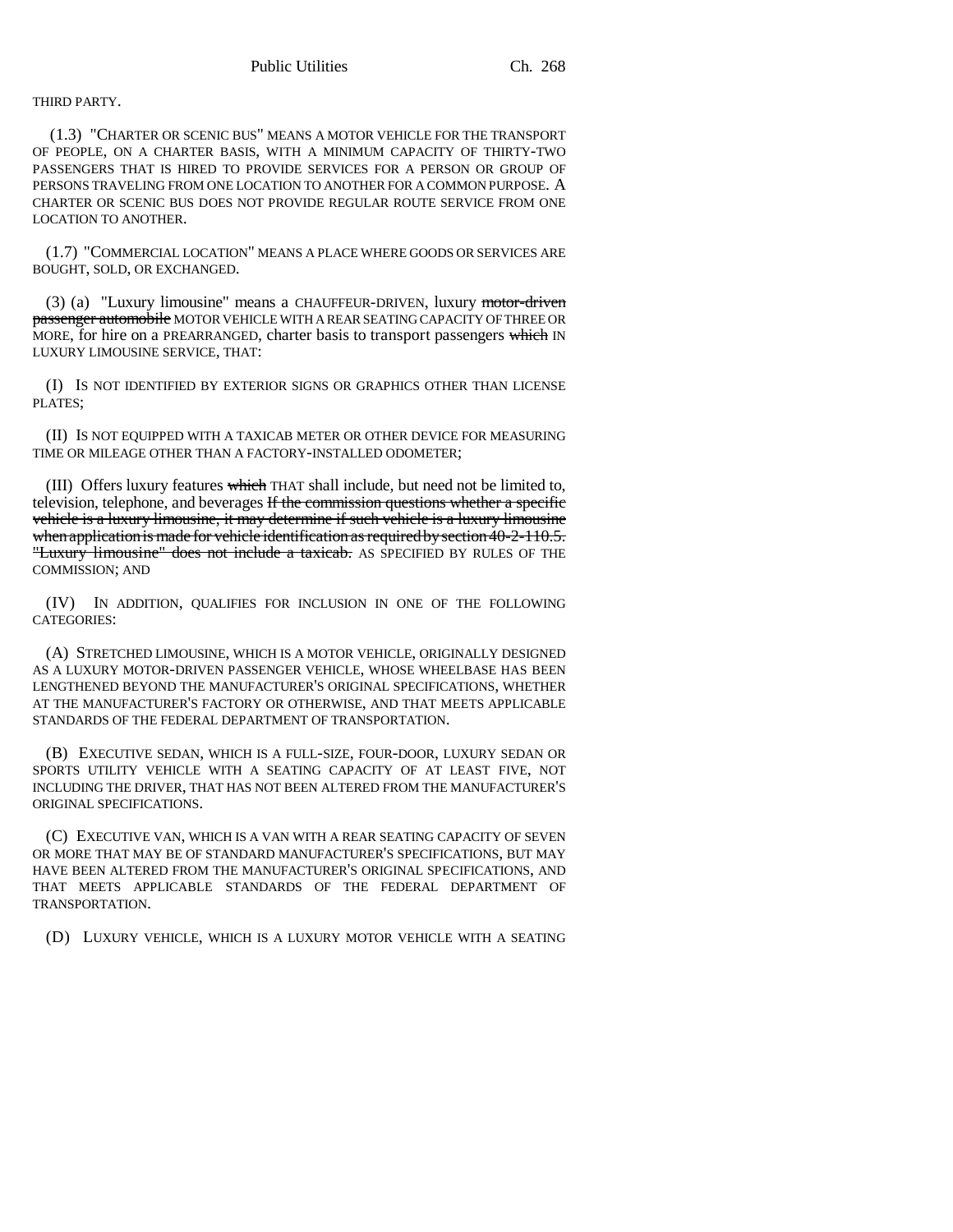#### Ch. 268 Public Utilities

CAPACITY OF NO MORE THAN FIVE, NOT INCLUDING THE DRIVER, THAT EITHER HAS A NATIONAL AUTOMOBILE DEALERS' ASSOCIATION (NADA) "BLUE BOOK" RETAIL VALUE EXCEEDING FIFTY THOUSAND DOLLARS AT THE TIME OF REGISTRATION OR HAS A MANUFACTURER'S SUGGESTED RETAIL PRICE EXCEEDING FIFTY THOUSAND DOLLARS AND WAS PURCHASED NEW DURING THE CURRENT MODEL YEAR BY A LUXURY LIMOUSINE REGISTRANT.

(E) DISCRETIONARY VEHICLE, WHICH IS ANY OTHER LUXURY MOTOR VEHICLE THAT, IN THE COMMISSION'S DISCRETION, QUALIFIES AS A LUXURY LIMOUSINE.

(b) AN APPLICANT FOR A LUXURY VEHICLE REGISTRATION PURSUANT TO SUB-SUBPARAGRAPH (D) OF SUBPARAGRAPH (IV) OF PARAGRAPH (a) OF THIS SUBSECTION (3) SHALL SUPPLY PROOF OF THE VALUE OF THE VEHICLE IN THE FORM OF EITHER:

(I) REFERENCE TO THE MOST RECENT AVAILABLE EDITION OF THE NADA "BLUE BOOK", WHERE APPLICABLE; OR

(II) A SALES RECEIPT AND AFFIDAVIT CONFIRMING THE ACTUAL PRICE OF THE VEHICLE, WHERE APPLICABLE. THE FIFTY-THOUSAND-DOLLAR THRESHOLD VALUE SET FORTH IN SAID SUB-SUBPARAGRAPH (D) SHALL BE ADJUSTED ANNUALLY, ON JULY 1 OF EACH YEAR, BASED UPON THE CONSUMER PRICE INDEX FOR THE DENVER-BOULDER-GREELEY AREA AS PUBLISHED BY THE FEDERAL BUREAU OF LABOR STATISTICS.

(c) "LUXURY LIMOUSINE" DOES NOT INCLUDE A TAXICAB.

(d) IF THE COMMISSION QUESTIONS WHETHER A SPECIFIC VEHICLE IS A LUXURY LIMOUSINE, IT MAY DETERMINE IF SUCH VEHICLE IS A LUXURY LIMOUSINE WHEN APPLICATION IS MADE FOR VEHICLE IDENTIFICATION AS REQUIRED BY SECTION 40-2-110.5.

(3.3) "LUXURY LIMOUSINE SERVICE" MEANS A SPECIALIZED, LUXURIOUS TRANSPORTATION SERVICE PROVIDED ON A PREARRANGED, CHARTER BASIS. "LUXURY LIMOUSINE SERVICE" DOES NOT INCLUDE TAXICAB SERVICE OR ANY SERVICE PROVIDED BETWEEN FIXED POINTS OVER REGULAR ROUTES AT REGULAR INTERVALS.

(4) "Motor vehicle carrier exempt from regulation as a public utility" means persons who offer services as property carriers by motor vehicle or WHO offer services using charter or scenic buses, luxury limousines, off-road scenic charters, and children's activity buses BUS SERVICES.

(5) "Off-road scenic charter" means a motor-driven passenger vehicle for the transport of passengers, ON A CHARTER BASIS, to scenic points within Colorado, a portion of which will be travel off paved roads. "Off-road scenic charter" does not include the transport of passengers to commercial locations. An off-road scenic charter provides services which THAT originate and terminate at the same location.

(6.3) "PREARRANGED", IN REFERENCE TO A TRANSPORTATION SERVICE, MEANS THAT THE TRANSPORTATION HAS BEEN ARRANGED OR RESERVED BY MAIL, TELEPHONE, TELEFACSIMILE, OR COMPUTER BEFORE THE CARRIER BEGINS TO RENDER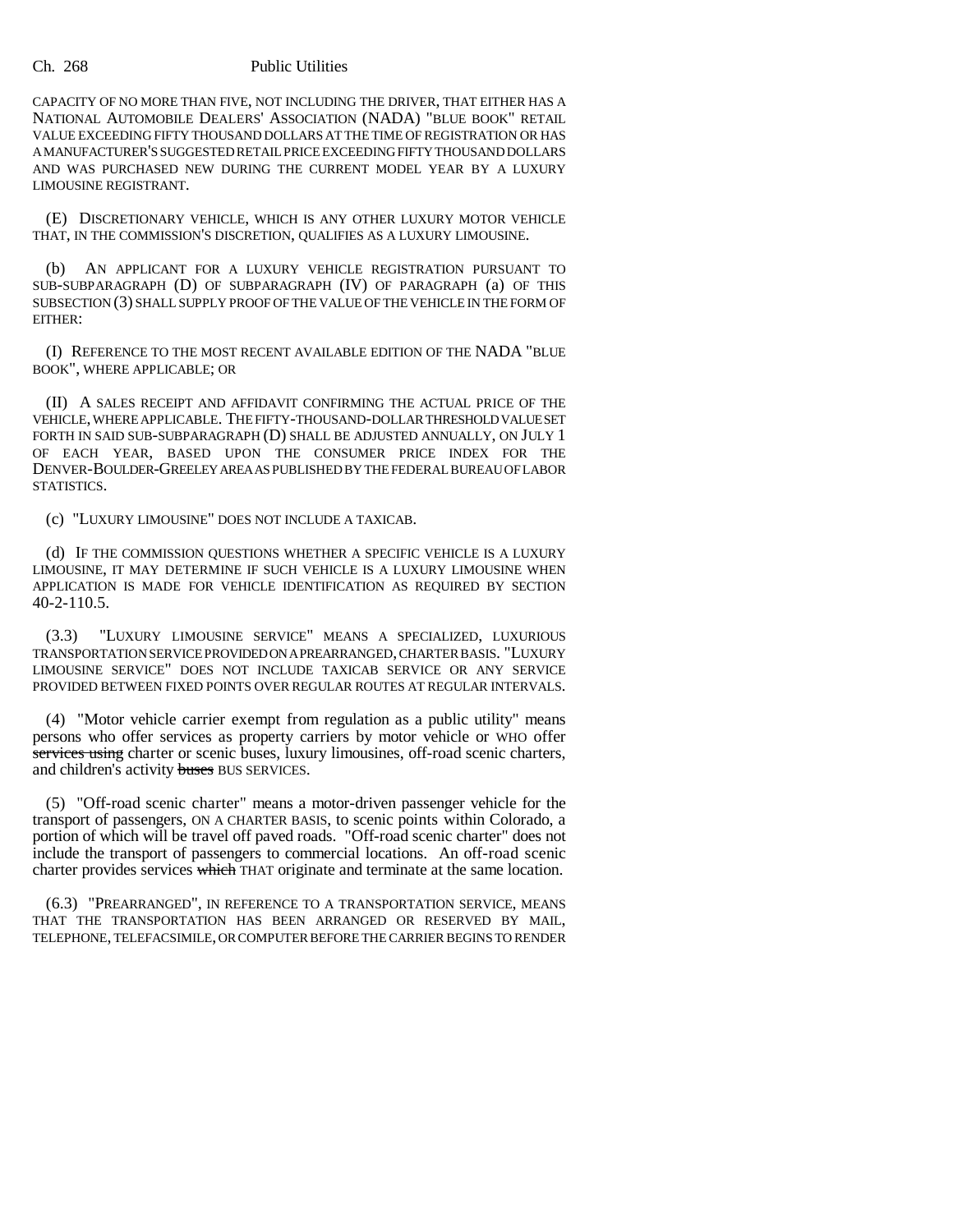THE TRANSPORTATION SERVICE OR ANY SERVICE ANCILLARY TO THE TRANSPORTATION, SUCH AS LOADING OF BAGGAGE.

**SECTION 2.** Article 16 of title 40, Colorado Revised Statutes, is amended BY THE ADDITION OF THE FOLLOWING NEW SECTIONS to read:

**40-16-102.5. Luxury limousines - operational requirements.** LUXURY LIMOUSINE SERVICE SHALL BE PROVIDED ON A PREARRANGED BASIS ONLY. A LUXURY LIMOUSINE COMPANY SHALL, AT ALL TIMES WHEN PROVIDING SERVICE, CARRY IN EACH VEHICLE A MANIFEST OR CHARTER ORDER CONTAINING THE NAME AND PICKUP ADDRESS OF THE PASSENGERS WHO HAVE ARRANGED FOR USE OF THE VEHICLE. SUCH MANIFEST OR CHARTER ORDER SHALL BE MADE AVAILABLE IMMEDIATELY UPON REQUEST TO ANY AUTHORIZED REPRESENTATIVE OF THE COMMISSION, A LAW ENFORCEMENT AGENCY, OR AN AIRPORT AUTHORITY. THE FACT THAT A LUXURY LIMOUSINE OPERATOR STATIONS EQUIPMENT AT AN AIRPORT, IN FRONT OF OR ACROSS THE STREET FROM A HOTEL OR MOTEL, OR WITHIN ONE HUNDRED FEET OF A RECOGNIZED TAXICAB STAND WITHOUT A COMPLETED CHARTER ORDER IN THE VEHICLE SHALL CONSTITUTE PRIMA FACIE EVIDENCE THAT THE OPERATOR IS OPERATING AN ILLEGAL TAXICAB SERVICE.

**40-16-103.5. Luxury limousines - previously registered vehicles.** ALL VEHICLES REGISTERED AS LUXURY LIMOUSINES ON OR BEFORE JUNE 30, 1998, SHALL MAINTAIN THEIR REGISTRATION STATUS SO LONG AS THE LUXURY LIMOUSINE PERMIT UNDER WHICH THEY WERE ORIGINALLY REGISTERED REMAINS CONTINUOUSLY ACTIVE AND IS NOT REVOKED.

**40-16-103.6. Enforcement.** (1) IN ADDITION TO TAKING ANY OTHER ACTION AUTHORIZED BY LAW, THE COMMISSION MAY REVOKE THE LUXURY LIMOUSINE REGISTRATION OF ANY PERSON WHO FAILS OR REFUSES TO OPERATE A LUXURY LIMOUSINE SERVICE IN ACCORDANCE WITH THIS ARTICLE AND ALL APPLICABLE RULES OF THE COMMISSION ADOPTED IN FURTHERANCE OF THIS ARTICLE.

(2) A PERSON WHOSE LUXURY LIMOUSINE REGISTRATION HAS BEEN REVOKED FOR CAUSE MORE THAN TWICE SHALL NOT BE ELIGIBLE FOR REREGISTRATION FOR AT LEAST TWO YEARS AFTER THE DATE OF THE THIRD SUCH REVOCATION. IN THE CASE OF AN ENTITY OTHER THAN AN INDIVIDUAL, SUCH TWO-YEAR PERIOD OF INELIGIBILITY SHALL ALSO APPLY TO ALL PRINCIPALS, OFFICERS, AND DIRECTORS OF THE ENTITY, WHETHER OR NOT ANY SUCH PRINCIPAL, OFFICER, OR DIRECTOR APPLIES INDIVIDUALLY OR AS A PRINCIPAL, OFFICER, OR DIRECTOR OF THE SAME OR A DIFFERENT ENTITY. AS USED IN THIS SUBSECTION (2), A REVOCATION "FOR CAUSE" DOES NOT INCLUDE A REVOCATION FOR FAILURE TO CARRY THE REQUIRED INSURANCE UNLESS IT IS SHOWN THAT THE PERSON KNOWINGLY OPERATED WITHOUT INSURANCE.

(3) ANY PERSON MAY FILE A FORMAL COMPLAINT WITH THE COMMISSION AGAINST THE HOLDER OF A LUXURY LIMOUSINE REGISTRATION FOR VIOLATIONS OF THIS ARTICLE OR RULES ADOPTED IN FURTHERANCE OF THIS ARTICLE. SUCH A COMPLAINT SHALL BE HEARD AND DETERMINED AS PROVIDED IN ARTICLE 6 OF THIS TITLE, AND, UPON PROOF OF SUCH VIOLATION, THE COMMISSION MAY ISSUE A CEASE AND DESIST ORDER, SUSPEND OR REVOKE THE REGISTRATION OF THE VIOLATOR, OR ASSESS CIVIL PENALTIES AS PROVIDED IN ARTICLE 7 OF THIS TITLE.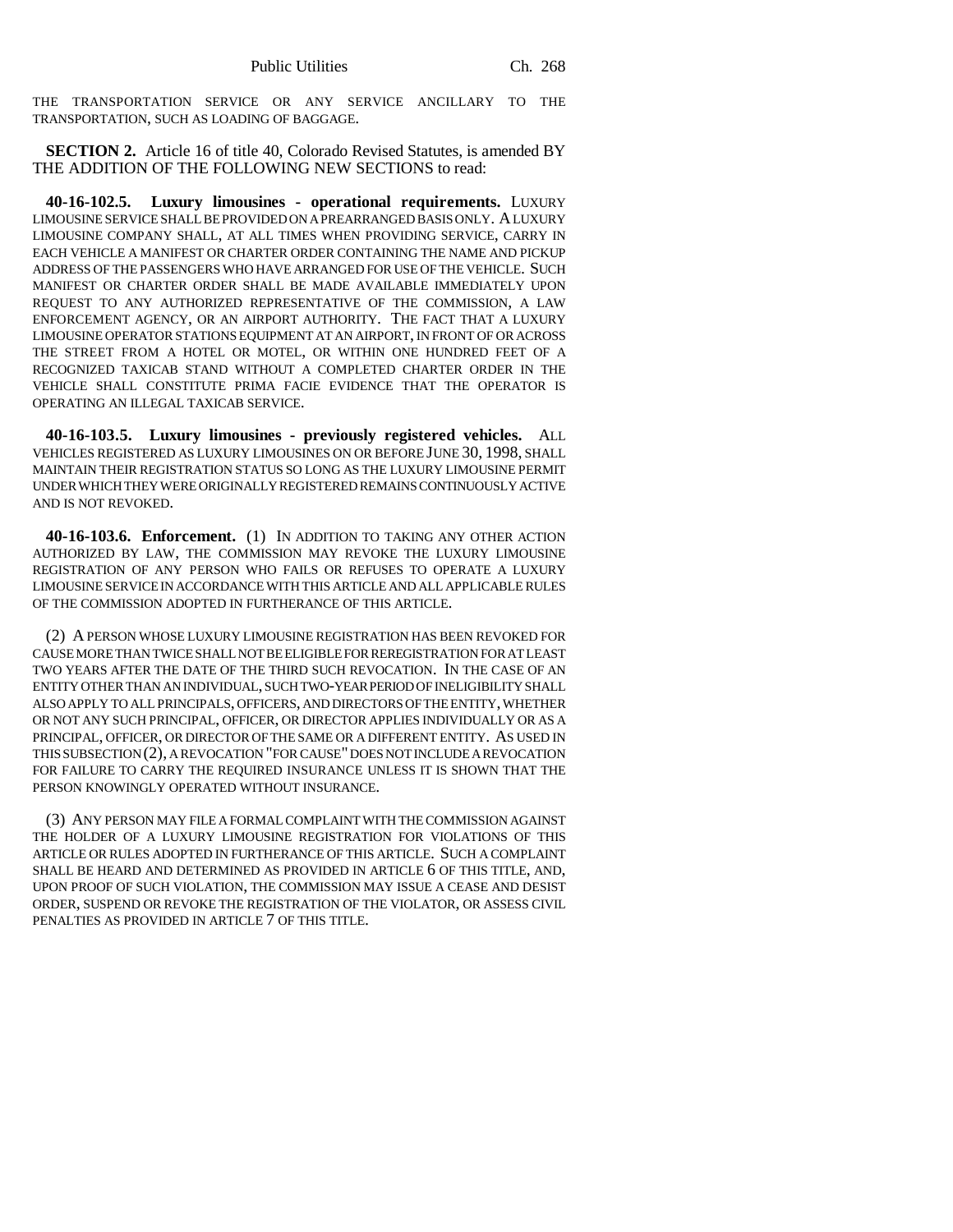### Ch. 268 Public Utilities

(4) ANY PERSON INJURED BY A VIOLATION OF THIS ARTICLE, OF ANY OTHER APPLICABLE STATUTE, OR OF A RULE, ORDER, DECISION, DECREE, DIRECTION, OR REQUIREMENT OF THE COMMISSION MAY APPLY TO ANY COURT OF COMPETENT JURISDICTION FOR RELIEF, WHICH MAY INCLUDE DAMAGES, INJUNCTIVE RELIEF, AND ANY OTHER APPROPRIATE REMEDY OR LEGAL PROCESS.

**SECTION 3.** 40-16-104 (1) (b), Colorado Revised Statutes, is amended to read:

**40-16-104. Insurance requirements.** (1) Each motor vehicle carrier exempt from regulation as a public utility shall maintain a general liability insurance policy, or, if such carrier is a public entity, a certificate of self-insurance in lieu thereof, issued pursuant to section 42-7-501, C.R.S., at the option of the public entity. Such an insurance policy shall be issued by some insurance carrier or insurer authorized to do business in Colorado for each motor vehicle of such carrier, and such certificate of self-insurance shall be issued by the executive director of the department of revenue. For those motor vehicle carriers exempt from regulation as public utilities specified in paragraphs (a) to (f) of this subsection (1), such liability insurance shall be in the following minimum amounts:

(b) For luxury limousines:

(I) A minimum amount of one million dollars combined single limit liability FOR VEHICLES WITH A PASSENGER CAPACITY OF FOURTEEN OR LESS;

(II) A MINIMUM AMOUNT OF ONE MILLION FIVE HUNDRED THOUSAND DOLLARS COMBINED SINGLE LIMIT LIABILITY FOR VEHICLES WITH A PASSENGER CAPACITY OF MORE THAN FOURTEEN AND LESS THAN THIRTY-TWO; AND

(III) A MINIMUM AMOUNT OF FIVE MILLION DOLLARS COMBINED SINGLE LIMIT LIABILITY FOR VEHICLES WITH A PASSENGER CAPACITY OF THIRTY-TWO OR MORE.

**SECTION 4.** 12-47-901 (1) (h) (II), Colorado Revised Statutes, is amended to read:

**12-47-901. Unlawful acts - exceptions.** (1) Except as provided in section 18-13-122, C.R.S., it is unlawful for any person:

(h) (II) Notwithstanding subparagraph (I) of this paragraph (h), it shall not be unlawful for a person who is at least twenty-one years of age to consume malt, vinous, or spirituous liquors while such person is a passenger aboard a luxury limousine, as defined in section 40-16-101 (3), C.R.S., or a charter or scenic bus, as defined in section 40-16-101  $(+)$  (1.3), C.R.S. Nothing in this subparagraph (II) shall be construed to authorize an owner or operator of a luxury limousine or charter or scenic bus to sell or distribute malt, vinous, or spirituous liquors without obtaining a public transportation system license pursuant to section 12-47-122 12-47-419.

**SECTION 5.** 40-7-112 (1), Colorado Revised Statutes, is amended to read:

**40-7-112. Carriers subject to civil penalties.** (1) Any person who operates a motor vehicle carrier as defined in section 40-10-101 (4) (a), a contract carrier by motor vehicle as defined in section 40-11-101 (3), a towing carrier as defined in